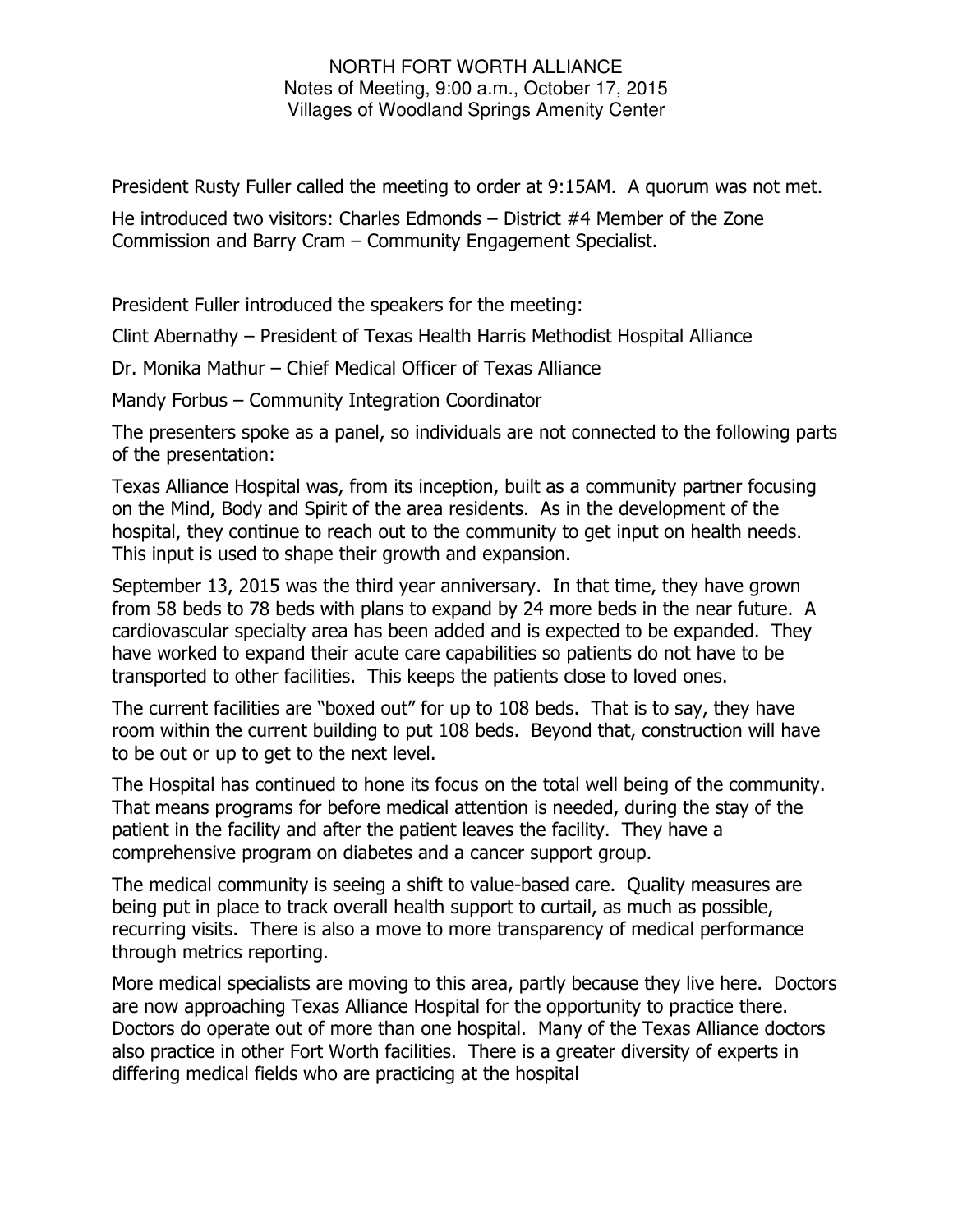## NORTH FORT WORTH ALLIANCE Notes of Meeting, 9:00 a.m., October 17, 2015 Villages of Woodland Springs Amenity Center

Texas Alliance Hospital realized that they needed to be able to support pediatric care in concert with the natal unit. They have worked to attract Cooks Children's Hospital to build a facility right next door to the Texas Alliance Hospital property. The facility will at first by an urgent care facility. Future plans call for expansion to having hospital beds for those cases which require hospital stays.

The Hospital has, in conjunction with its parent corporation, partnered with UT Southwestern Medical School on issues of training and research. Likewise, they have programs with Eagle Mountain-Saginaw ISD, KISD and NWISD to provide training in conjunction with those districts' medical specialty students.

The plan is to move toward developing and gaining accreditation for a Trauma Center at the Texas Alliance Hospital. The initial effort will be toward a Level IV facility. Level IV would be for such things as motor vehicle accidents.

This hospital is designed to make the most out of technology to enhance the availability of equipment at the right time in the right place. People from Mission Control get the call for a piece of equipment and they can use technology to locate the equipment not in use and get it to the area that needs it. Nurses are not taken away from their patient responsibilities to track down the equipment.

Patient and staff safety are very important. Whether it is medications or physical environment, the Hospital conducts daily safety briefings and has programs to improve safety conditions. It is imperative that each individual know the names and dosages of the medications you take and for what medical reason they were prescribed.

To reduce costs to patients who use the ER as a primary care place, Texas Alliance has an ER Navigator. These folks work with this group of patients to help them find a better place to obtain primary care at a lower cost.

As a group, ER doctors used to be involved in just the intake and treatment of ER patients. If the patient was admitted, the ER doctor no longer had involvement with the patient. Texas Alliance has changed that. Now they are getting the ER doctors more involved in the discussions of ongoing treatment of patients they have seen.

To enhance their nursing staff, Texas Alliance works with nursing schools to help their nurses, who wish, to get higher degrees. The hospital pays for their tuition.

A member of the attendees asked about the distinctions between the various urgent care and emergency care facilities and the hospital ER. Here is a summary of the response and does not represent medical advice: If you have ailments like fever, upset stomach or such, consider going to urgent care. Urgent care has a lower rate for treatment than the ER facility. Independent ERs have limited emergency facilities and for some cases, simply stabilize the patient and transport them to a hospital.